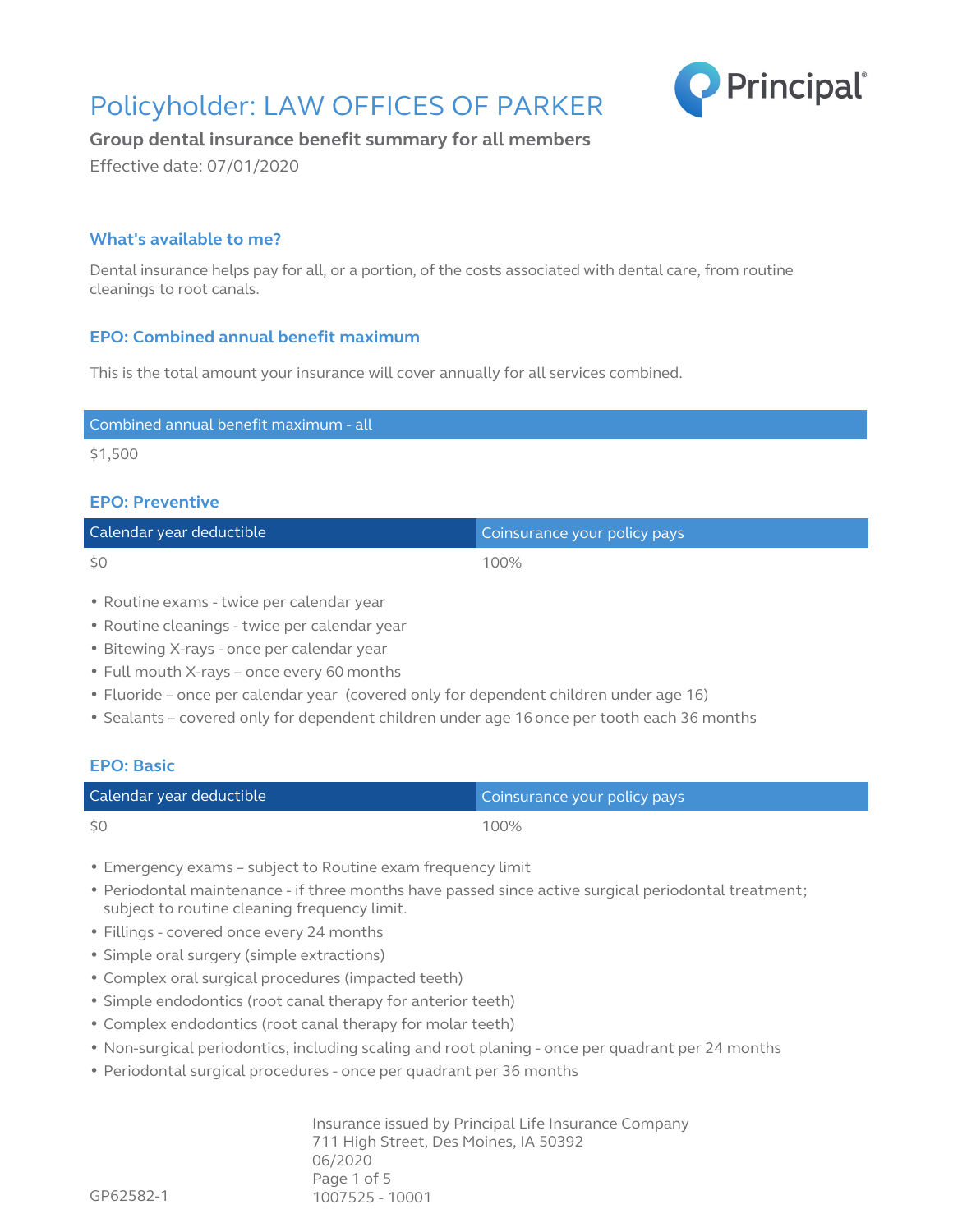### **EPO: Major**

| Calendar year deductible | Coinsurance your policy pays |
|--------------------------|------------------------------|
| \$0                      | 100%                         |

- General anesthesia / IV sedation (covered only for specific procedures)
- Crowns each 60 months per tooth
- Core buildup each 60 months
- Bridges (initial placement / replacement) 60 months old
- Dentures (initial placement / replacement) 60 months old

# **PPO and out-of-network: Combined annual benefit maximum**

This is the total amount your insurance will cover annually for all services combined.

| Combined annual benefit maximum - all |                |  |  |
|---------------------------------------|----------------|--|--|
| In-network                            | Out-of-network |  |  |
| \$1,500                               | \$1,500        |  |  |

# **PPO and out-of-network: Preventive**

| Calendar year deductible |                | Coinsurance your policy pays |                |
|--------------------------|----------------|------------------------------|----------------|
| In-network               | Out-of-network | In-network                   | Out-of-network |
| - \$0                    | \$50           | 100%                         | 80%            |

- Routine exams twice per calendar year
- Routine cleanings twice per calendar year
- Bitewing X-rays once per calendar year
- Full mouth X-rays once every 60 months
- Fluoride once per calendar year (covered only for dependent children under age 16)
- Sealants covered only for dependent children under age 16; once per tooth each 36 months

## **PPO and out-of-network: Basic**

| Calendar year deductible |                | Coinsurance your policy pays |                |
|--------------------------|----------------|------------------------------|----------------|
| In-network               | Out-of-network | In-network                   | Out-of-network |
| \$50                     | \$50           | 80%                          | 80%            |

Insurance issued by Principal Life Insurance Company 711 High Street, Des Moines, IA 50392 10/2020 Page 2 of 5 1007525 - 10001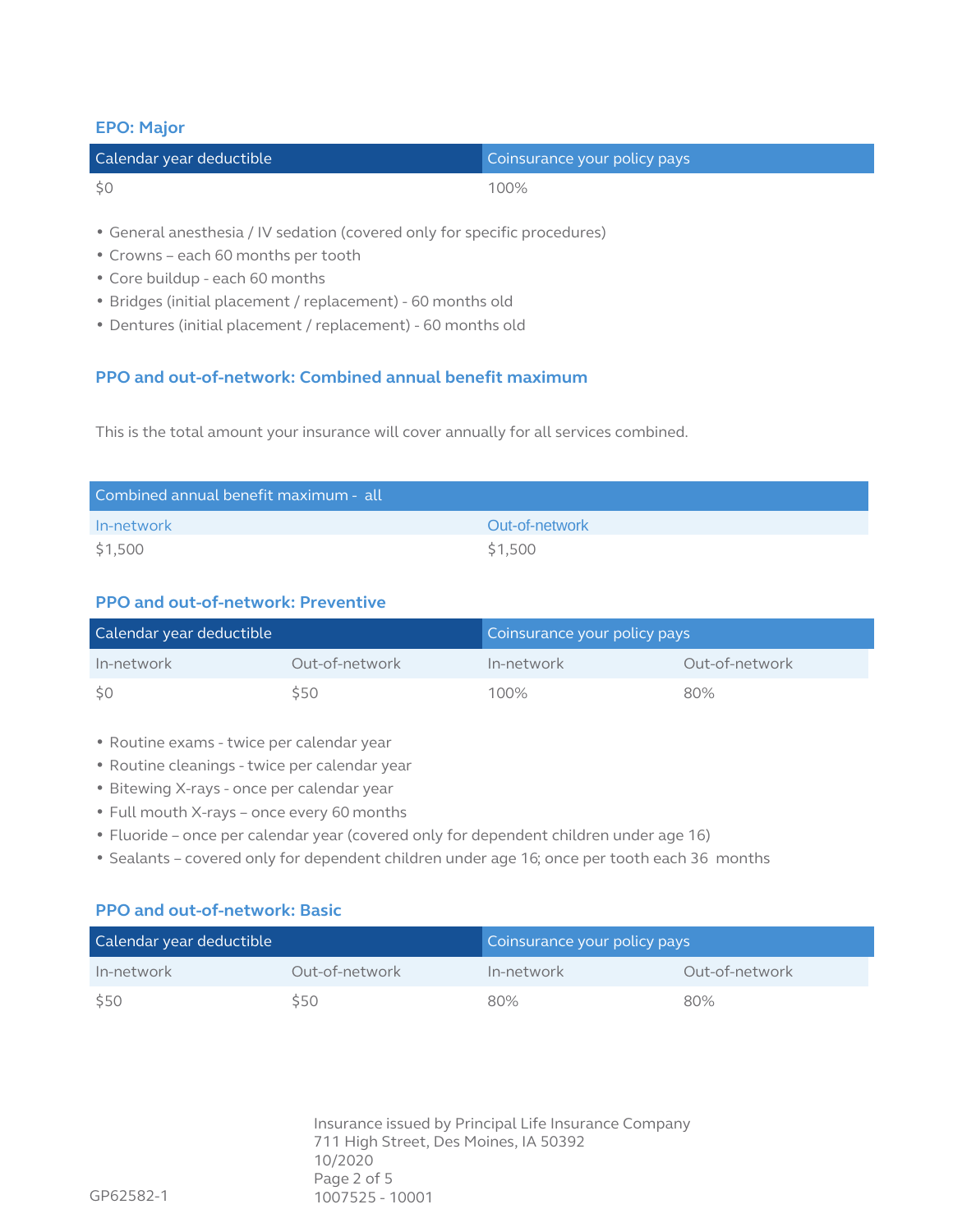- Emergency exams subject to Routine exam frequency limit
- Periodontal maintenance if three months have passed since active surgical periodontal treatment; subject to routine cleaning frequency limit.
- Fillings covered once every 24 months
- Simple oral surgery (simple extractions)
- Complex oral surgical procedures (impacted teeth)
- Simple endodontics (root canal therapy for anterior teeth)
- Complex endodontics (root canal therapy for molar teeth)
- Non-surgical periodontics, including scaling and root planing once per quadrant per 24 months
- Periodontal surgical procedures once per quadrant per 36 months

#### **PPO and out-of-network: Major**

| Calendar year deductible |                | Coinsurance your policy pays |                |
|--------------------------|----------------|------------------------------|----------------|
| In-network               | Out-of-network | In-network                   | Out-of-network |
| \$50                     | \$50           | 50%                          | 50%            |

- General anesthesia / IV sedation (covered only for specific procedures)
- Crowns each 60 months per tooth
- Core buildup each 60 months
- Bridges (initial placement / replacement) 60 months old
- Dentures (initial placement / replacement) 60 months old

# **Additional benefits**

- Family deductible 3 times the per person deductible amount
- Combined deductible Your deductibles that are in-network for basic and major services are combined. Your deductibles that are out-of-network for preventive, basic, and major services are combined.
- Prevailing charge When you receive care from an out-of-network-provider, benefits will be based on the percentile of the 90<sup>th</sup> usual and customary charges.
- Maximum accumulation Some of your unused annual benefit maximum can be carried over to the next year. To qualify, you must have had a dental service performed within the calendar year and used less than the maximum threshold. The threshold is equal to the lesser of 50% of the out-of-network maximum benefit or  $$1,000$ . If the qualification is met, 50% of the threshold is carried over to next year's maximum benefit. Individuals with fourth quarter effective dates will start qualifying for rollover at the beginning of the next calendar year. You can accumulate no more than four times the carry over amount. The entire accumulation amount will be forfeited if no dental service is submitted within a calendar year.
- Periodontal program If you're pregnant or have diabetes or heart disease, you may receive scaling and root planing covered at 100% (if dentally necessary), or one additional cleaning (routine or periodontal) subject to deductible and coinsurance.
- Second opinion program You may be eligible for second opinions from dental providers at 100%. This program makes sure you get the best advice to make an informed decision about your care.

Insurance issued by Principal Life Insurance Company 711 High Street, Des Moines, IA 50392 10/2020 Page 3 of 5 1007525 - 10001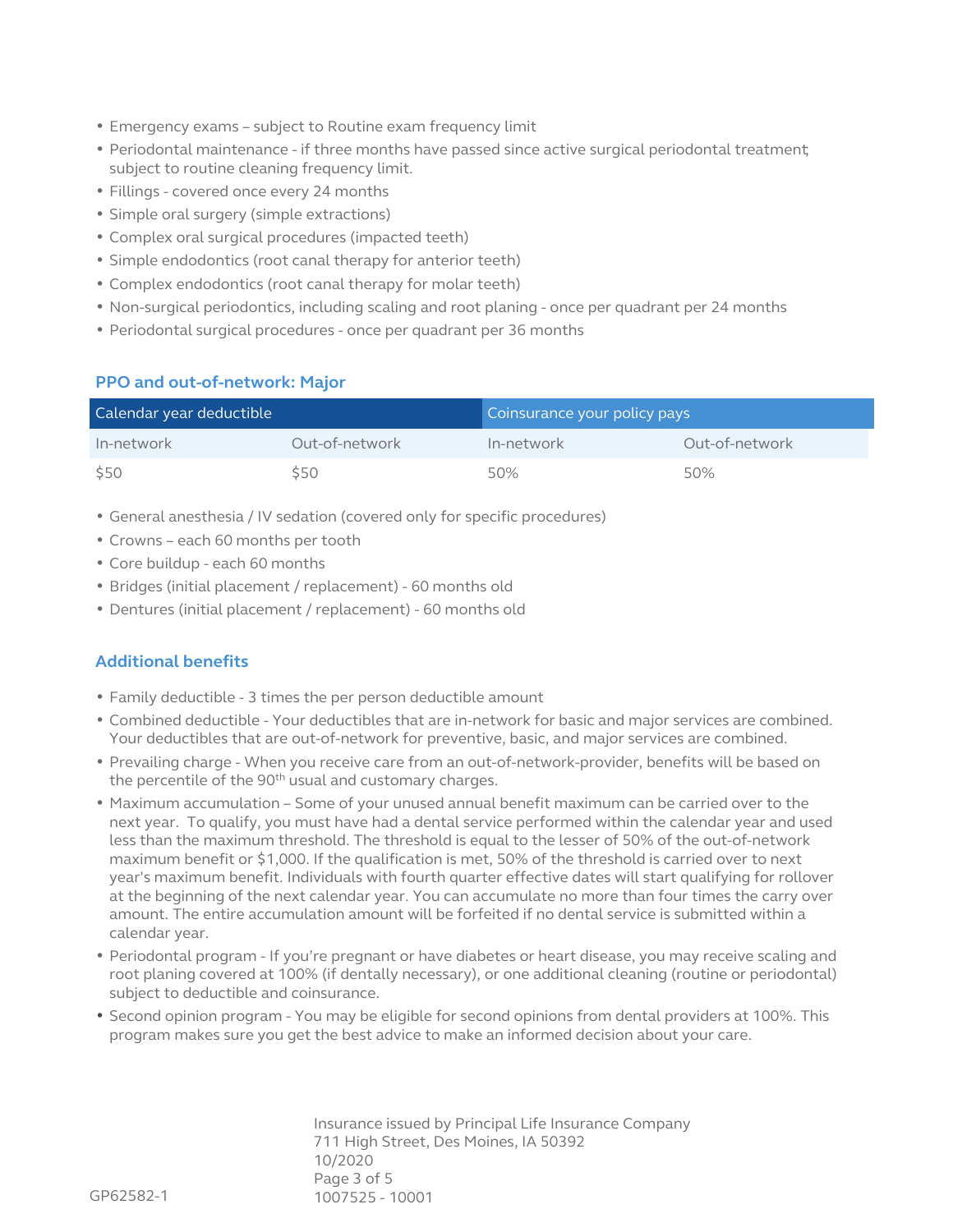• Cancer treatment oral health program - If you have cancer and are undergoing chemotherapy or head/neck radiation therapy, you may receive up to three fluoride treatments every 12 months covered at 100% plus one additional routine cleaning.

#### **Who can buy coverage?**

- You may buy coverage if you're an active, full-time employee. Seasonal, temporary, or contract employees can't purchase.
	- o If you're on regularly scheduled day off, holiday, vacation day, jury duty, funeral leave, or personal time off, you're still considered actively at work, as long as you're fulfilling your regular duties and were working the day immediately prior to your time off.
	- o You must enroll within 31 days of being eligible. If you don't, you'll have to wait until the next open enrollment period, or qualifying event.
- If you're covered, you may buy coverage for your dependents, if they're not confined at home, in a hospital or skilled nursing facility (this is referred to as Period of Limited Activity)

Additional eligibility requirements may apply.

#### **How do I find a network dentist?**

When you receive services from a dentist in our network, your cost may be lower. Network dentists agree to lower their fees for dental services and not charge you the difference. You'll have access to the Principal Plan Dental network, with more than 117,000 dentists nationwide. Visit [principal.com/dentist](http://principal.com/dentist) to find a dentist or call 800-247-4695.

### **What if my dentist isn't in the network?**

You can refer your dentist to our network. Please submit the dentist's name and information by calling 800-832-4450, or submitting a form at [principal.com/refer-dental-provider](http://principal.com/refer-dental-provider).

#### **What are the limitations and exclusions of my coverage?**

- Missing tooth –The initial placement of bridges, partials, and dentures to replace teeth missing before this coverage starts won't be covered. If this policy replaces coverage with another carrier, continuous coverage under the prior plan may be applied to the missing tooth provision requirement. This doesn't apply to pediatric essential benefits.
- Frequency limitations for services are calculated to the month and exact date from the last date of service or placement date.

There are additional limitations to your coverage. Please review your booklet for more information.

#### **What are the restrictions of my coverage?**

There are additional limitations to your coverage. A complete list is included in your booklet.

Insurance issued by Principal Life Insurance Company 711 High Street, Des Moines, IA 50392 10/2020 Page 4 of 5 1007525 - 10001